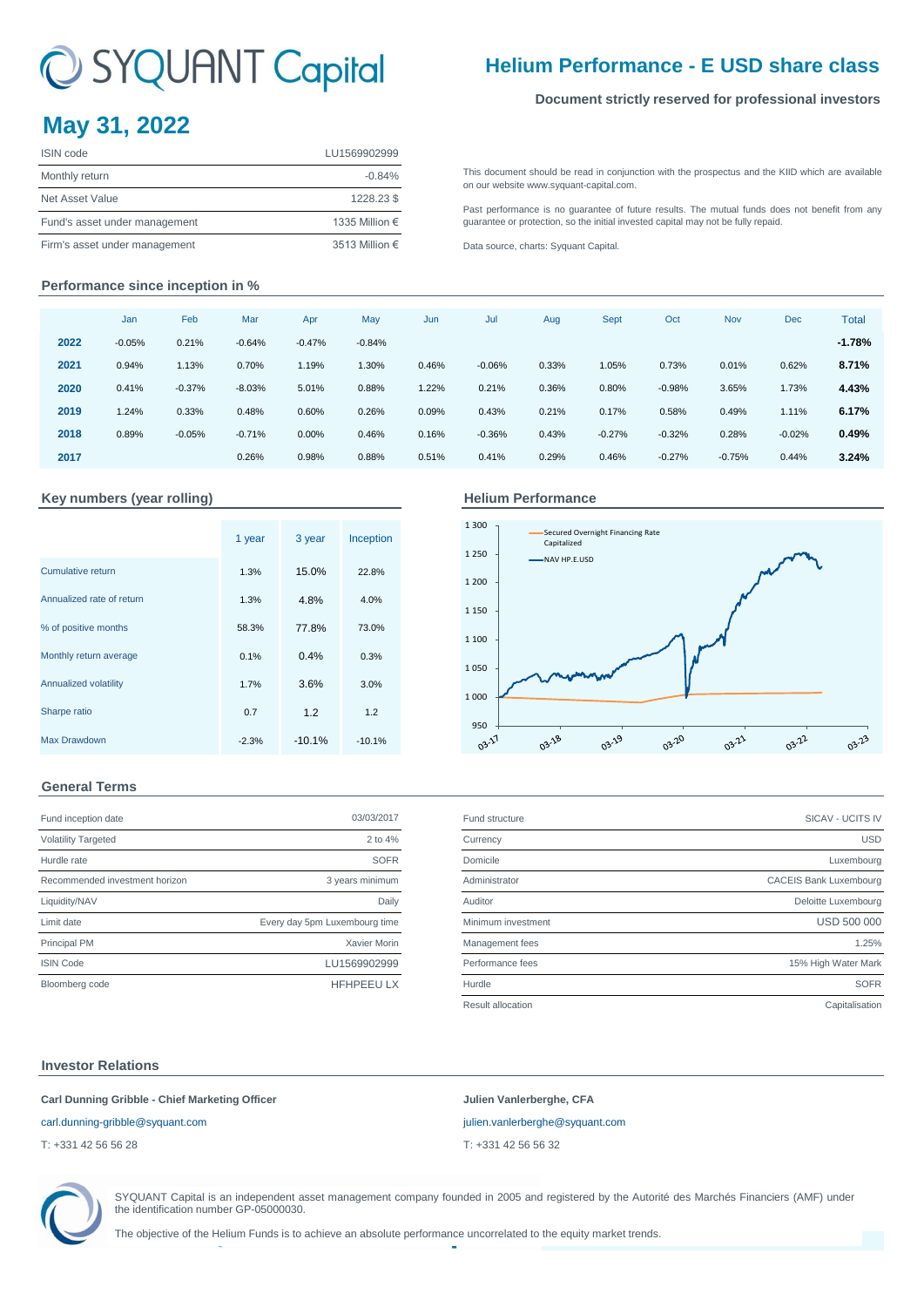## C SYQUANT Capital

### **Helium Performance - E USD share class**

### **Document strictly reserved for professional investors**

### **May 31, 2022**

| <b>ISIN</b> code              | LU1569902999   |
|-------------------------------|----------------|
| Monthly return                | $-0.84%$       |
| Net Asset Value               | 1228.23\$      |
| Fund's asset under management | 1335 Million € |
| Firm's asset under management | 3513 Million € |

[This](http://www.syquant-capital.fr/publications-syquant-capital.php) [document](http://www.syquant-capital.fr/publications-syquant-capital.php) [should](http://www.syquant-capital.fr/publications-syquant-capital.php) be read in [conjunction](http://www.syquant-capital.fr/publications-syquant-capital.php) with the prospectus and the KIID which are available [on our website](http://www.syquant-capital.fr/publications-syquant-capital.php) www.syquant-capital.com.

[Past](http://www.syquant-capital.fr/publications-syquant-capital.php) [performance](http://www.syquant-capital.fr/publications-syquant-capital.php) is no [guarantee](http://www.syquant-capital.fr/publications-syquant-capital.php) of future results. The mutual funds does not benefit from any [guarantee or p](http://www.syquant-capital.fr/publications-syquant-capital.php)rotection, so the initial invested capital may not be fully repaid.

[Data source, c](http://www.syquant-capital.fr/publications-syquant-capital.php)harts: Syquant Capital.

### **Disclaimer**

The information contained in this document does not constitute any recommendation or investment proposal. This material has been prepared for informational purposes only. This document is neither an offer to sell nor a solicitation of an offer to buy any securities or other investment product described herein.

Product(s) described herein is/are not available to all persons in all geographic locations. There are significant risks associated with investment in the Fund. Investment may not be suitable for all investors and is intended for sophisticated investors who have fully understood the risks associated with such an investment and can accept a substantial or complete loss of their investment.

Each prospective investor should review the Prospectus of the Fund which contains important information concerning risk factors, past performance and material aspects of the Fund and which must be read carefully before any decision to invest is made.

Past performance is not a guarantee of future results and no assurance can be given that product(s) described herein will yield favourable investment results or that the Fund's investment objectives will be achieved or that the investor will receive a return of all or part of their investment.